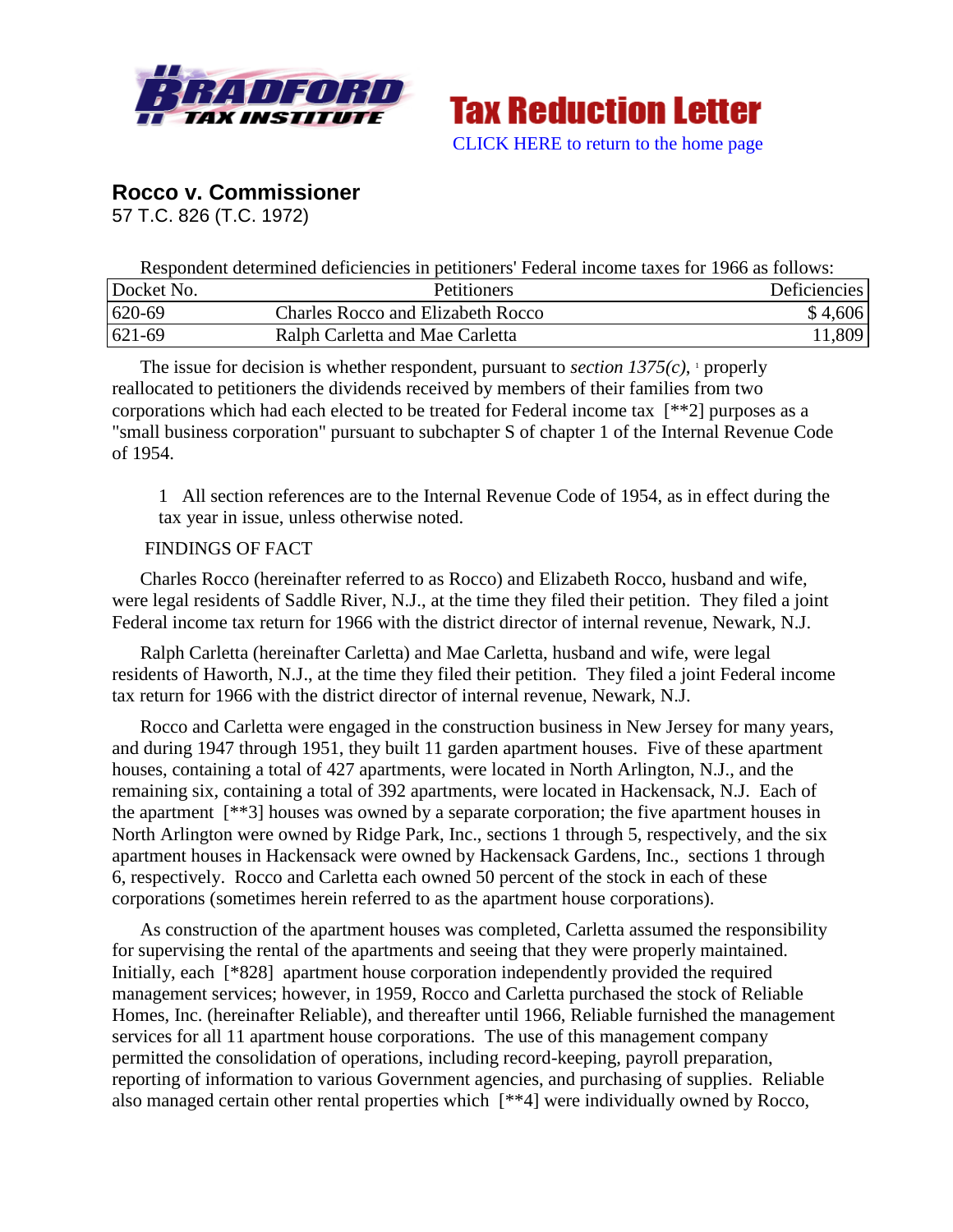Carletta, and their families. All together, it managed approximately 1,000 apartment units and 12 store buildings.

Reliable had 25 shares of stock outstanding; 50 percent of its stock was owned by four members of the Rocco family and 50 percent by three members of the Carletta family. Immediately after its acquisition by Rocco and Carletta, Reliable elected to be treated for Federal income tax purposes as a "small business corporation" under the provisions of subchapter S of chapter 1 of the Internal Revenue Code of 1954.

In 1959, the ownership of the 11 apartment house corporations was divided between Rocco and Carletta. Rocco became the owner of all the stock in Ridge Park, Inc., sections 1 and 5, and in Hackensack Gardens, Inc., sections 4, 5, and 6; Carletta became the owner of all the stock in the remaining six corporations. Between 1959 and 1966, Rocco and Carletta gave portions of their stock to various members of their families, but one of them individually continued to own slightly more than 50 percent of the stock in each of the apartment house corporations.

In 1966, two new corporations (sometimes hereinafter the management corporations), [\*\*5] Charles Rocco Enterprises, Inc. (hereinafter Rocco Enterprises), and Ralph Carletta Enterprises, Inc. (hereinafter Carletta Enterprises), were organized to perform the management services previously rendered by Reliable. Each corporation issued 25 shares of stock for which it received \$ 100 per share; all the stock of Rocco Enterprises and of Carletta Enterprises was purchased by members of the families of Rocco and Carletta, respectively. Immediately upon their formation, each of these new management corporations elected to be treated for Federal income tax purposes as a "small business corporation" under the provisions of subchapter S of chapter 1 of the Internal Revenue Code of 1954.

Rocco Enterprises managed the rental properties of the apartment house corporations controlled by Rocco, and Carletta Enterprises managed the rental properties of the apartment house corporations [\*829] controlled by Carletta. In addition, Rocco Enterprises and Carletta Enterprises managed rental properties individually owned by their respective shareholders. For these services, each corporation received a fee of 6 percent of the gross rents it collected; this was the customary fee in the area for management  $[**6]$  services.

Rocco Enterprises and Carletta Enterprises shared an office and employed a staff which included a secretary and a bookkeeper. In addition, each corporation employed maintenance personnel; superintendents whose duties included renting apartments, collecting rents, and responding to tenants' complaints; and project supervisors whose duties included depositing collected rents in the bank, approving prospective tenants, procuring supplies, and attending to major maintenance projects. Rocco and Carletta were employed by Rocco Enterprises and Carletta Enterprises, respectively, to set basic company policies; supervise the work of subordinates; review bids for major repairs, replacements, and improvements; analyze financial reports; sign checks for all bills; and attend to any special problems.

While in New Jersey, Rocco and Carletta each spent about 5 hours per day, 2 days a week, in his office at the headquarters of Rocco Enterprises and Carletta Enterprises, attending to his assigned duties. However, Rocco spent about 3 weeks in Florida during 1966 and he did not devote any time to Rocco Enterprises business during that period. Carletta similarly spent about 2 1/2 months during [\*\*7] the winter of 1966 in Florida, and he did not devote any time to Carletta Enterprises business during that period. Rocco and Carletta, who were 64 and 63 years old, respectively, during 1966, were paid \$ 14,950 and \$ 11,960, respectively, for the services they rendered to the management corporations during that year.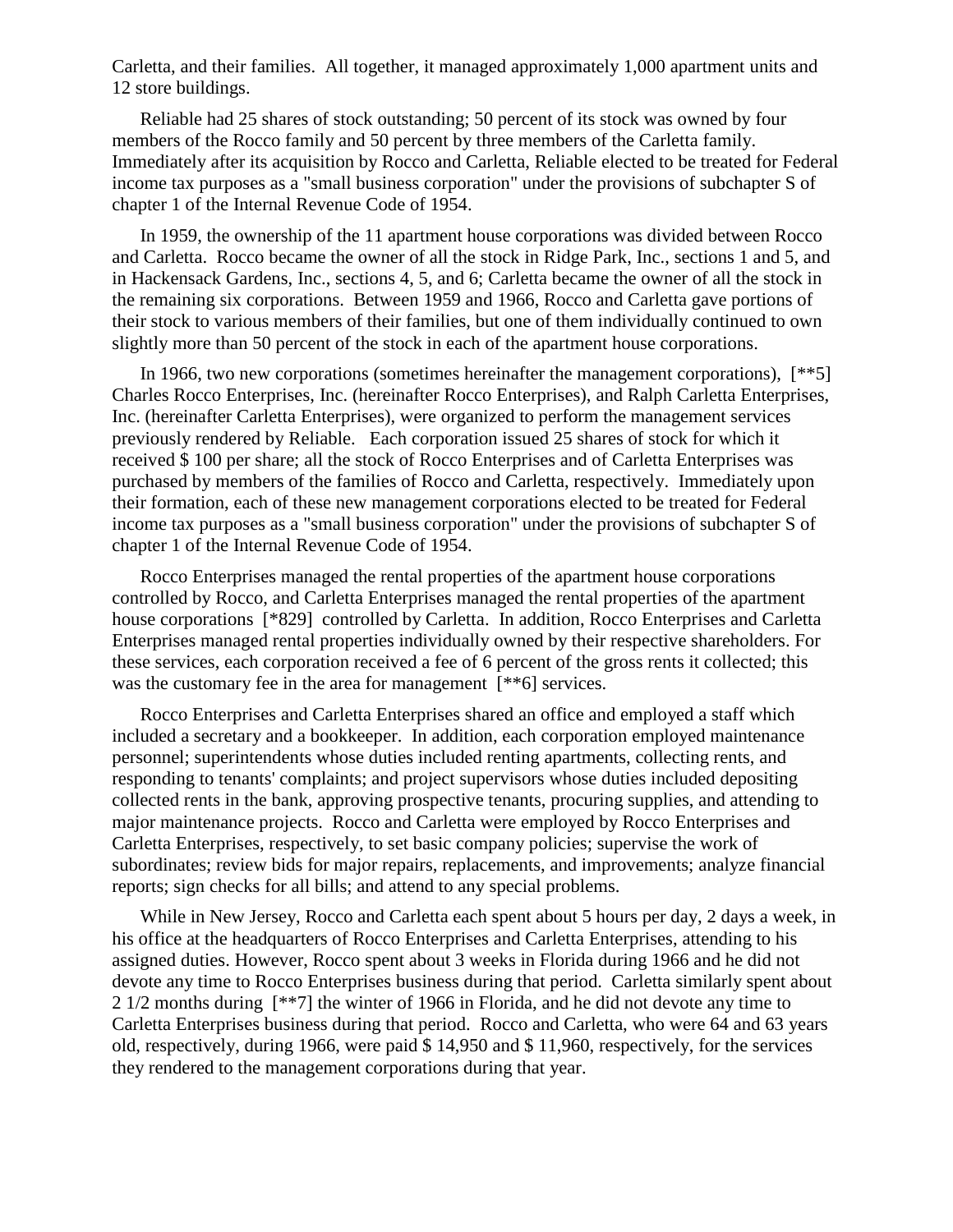Prior to the formation of Rocco Enterprises and Carletta Enterprises, Rocco and Carletta performed for Reliable services similar to those described above. They each received the following amounts of income from Reliable:

| Year | Salary   | Dividends   | Total       |
|------|----------|-------------|-------------|
| 1963 | \$12,000 | \$15,853.48 | \$27,853.48 |
| 1964 | 12,000   | 20,928.59   | 32,928.59   |
| 1965 | 12,000   | 22,825.58   | 34,825.58   |

During each of these 3 years, Rocco and Carletta each owned 26 percent of Reliable's stock.

After the creation of the new corporations in 1966, Rocco owned 4 percent of the Rocco Enterprises stock, and Carletta owned 4 percent of the Carletta Enterprises stock. The stockholders of Rocco [\*830] Enterprises reported the receipt of the following amounts of income from the company during 1966:

| Stockholder              | Relationship to Rocco | Salary   | Dividend   | Total       |
|--------------------------|-----------------------|----------|------------|-------------|
| Rocco                    |                       | \$14,950 | \$1,395.33 | \$16,345.33 |
| <b>Constance Cuttito</b> | Daughter              | 3,978    | 5,581.31   | 9,559.31    |
| Cheryl E. Cuttito        | Granddaughter         |          | 2,790.66   | 2,790.66    |
| Leslie L. Cuttito        | Granddaughter         |          | 2,790.66   | 2,790.66    |
| <b>Thomas Rocco</b>      | Son                   | 8,452    | 2,790.66   | 11,242,66   |
| Charles J. Rocco II      | Grandson              |          | 2,790.66   | 2,790.66    |
| Elizabeth J. Rocco       | Granddaughter         |          | 2,790.66   | 2,790.66    |
| Maria C. Rocco           | Granddaughter         |          | 2,790.66   | 2,790.66    |
| Charles S. Rocco         | Son                   | 6,678    | 8,371.96   | 15,049.96   |
| Jeffrey H. Rocco         | Grandson              |          | 2,790.66   | 2,790.66    |

 [\*\*8] The stockholders of Carletta Enterprises reported the receipt of the following amounts of income from the company during 1966:

| Stockholder              | Relationship to | Salary   | Dividend   | Total       |
|--------------------------|-----------------|----------|------------|-------------|
|                          | Carletta        |          |            |             |
| Carletta                 |                 | \$11,960 | \$1,679.89 | \$13,639.89 |
| Ruth C. Benvent          | Daughter        | 1,950    | 10,079.34  | 12,029.34   |
| John R. Benvent          | Son-in-law      |          | 5,039.66   | 5,039.66    |
| Nancy Benvent            | Granddaughter   |          | 5,039.66   | 5,039.66    |
| John G. Sussek III       | Grandson        |          | 3,359.78   | 3,359.78    |
| <b>Gregory M. Sussek</b> | Grandson        |          | 3,359.78   | 3,359.78    |
| <b>Randall M. Sussek</b> | Grandson        |          | 3,359.78   | 3,359.78    |
| Donna M. Sussek          | Granddaughter   |          | 3,359.78   | 3,359.78    |
| Denise M. Sussek         | Granddaughter   |          | 3,359.78   | 3,359.78    |
| Mark R. Sussek           | Grandson        |          | 3,359.78   | 3,359.78    |

1 The parties stipulated that Ruth C. Benvent received dividends of \$ 10,078.34 during 1966. However, the corporation's tax return indicates that she actually received dividends of \$ 10,079.34, and this amount corresponds with the stipulated total income received of \$ 12,029.34.

Respondent determined that the salaries received by Rocco and Carletta from Rocco Enterprises and Carletta Enterprises, respectively, did not reflect the full values of the services which they rendered to such corporations within the meaning of *section 1375(c)*, and reallocated portions of the dividends received by the members [\*\*9] of their families, increasing the taxable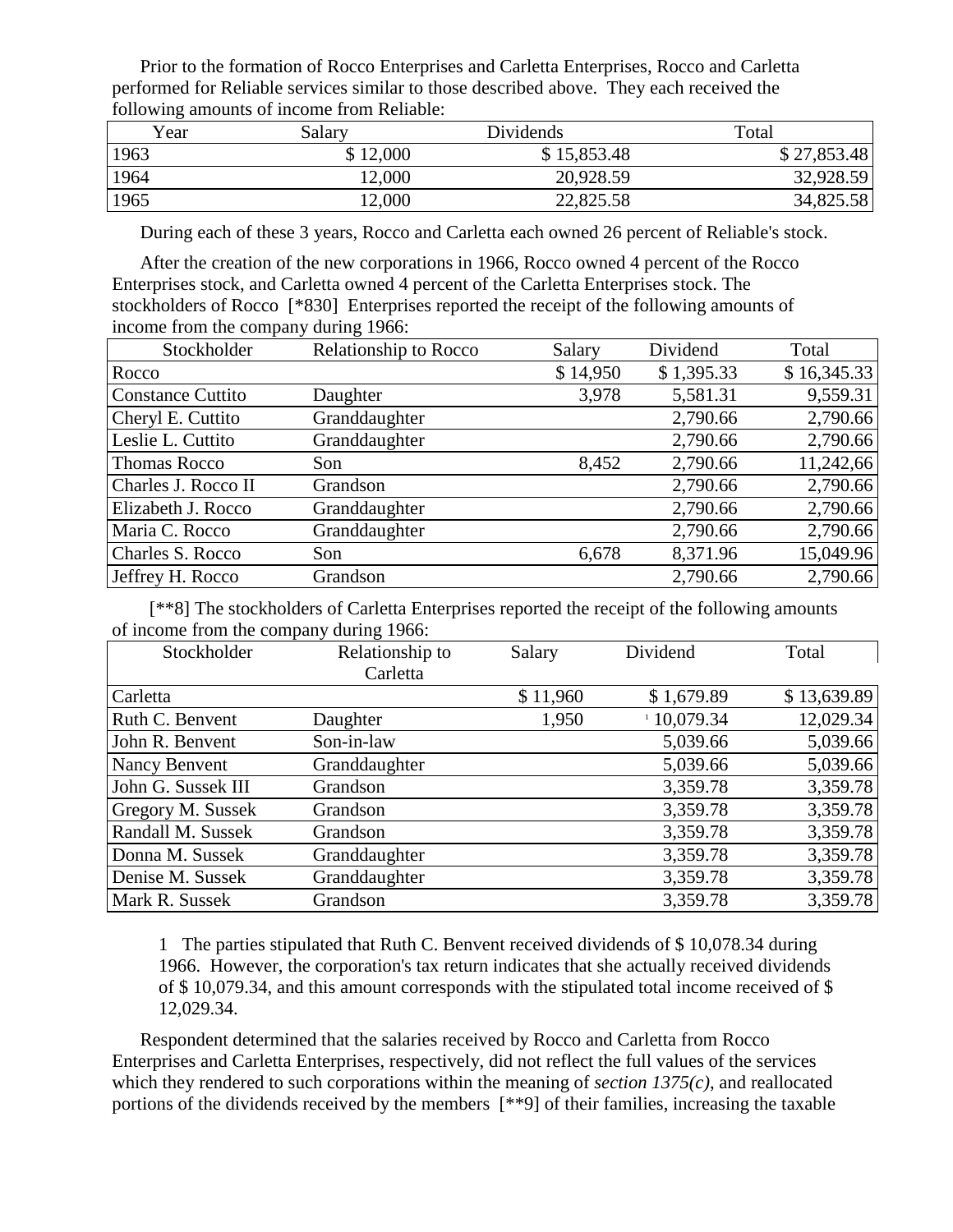incomes of Rocco and Carletta by \$ 18,481 and \$ 21,146, respectively. These reallocations were based on determinations that the "reasonable [values]" of the services performed by Rocco and Carletta during 1966 were \$ 34,826 and \$ 34,786, respectively.

#### **OPINION**

Respondent is empowered by *section 1375(c)* to reallocate the dividends received by family members who are shareholders of a small business corporation whenever he deems it necessary in order to accurately "reflect the value of services rendered to the corporation [\*831] by such shareholders." <sup>2</sup> The purpose of this section is to assure that each stockholder is taxed on the full value of the income he earns. No deflection of that income is to be permitted through artificial salary or dividend payments. S. Rept. No. 1983, 85th Cong., 2d Sess. (1958), 1958-3 C.B. 1143- 1144.

# 2 *SEC. 1375*. SPECIAL RULES APPLICABLE TO DISTRIBUTIONS OF ELECTING SMALL BUSINESS CORPORATIONS.

(c) Treatment of Family Groups. -- Any dividend received by a shareholder from an electing small business corporation (including any amount treated as a dividend under section 1373(b)) may be apportioned or allocated by the Secretary [\*\*10] or his delegate between or among shareholders of such corporation who are members of such shareholder's family (as defined in section  $704(e)(3)$ ), if he determines that such apportionment or allocation is necessary in order to reflect the value of services rendered to the corporation by such shareholders.

The standard to be employed in evaluating the services rendered to a corporation by its shareholders is set forth in *section 1.1375-3(a), Income Tax Regs.*, as follows:

In determining the value of services rendered by a shareholder, consideration shall be given to all the facts and circumstances of the business, including the managerial responsibilities of the shareholder, and the amount that would ordinarily be paid in order to obtain comparable services from a person not having an interest in the corporation.In substance, this regulation incorporates the traditional standards employed by the courts under *section 162(a)(1)* in determining a "reasonable allowance for salaries or other compensation for personal services actually rendered." *Walter J. Roob, 50 T.C. 891, 898 (1968)*. These factors -- including the nature of the services performed, the need for any special ability or skill  $[**11]$  in performing them, the responsibilities involved, and the amount of time required -- have been well summarized in *Mayson Mfg. Co. v. Commissioner, 178 F. 2d 115, 119* (C.A. 6, 1949); *Dahlem Foundation, Inc., 54 T.C. 1566, 1580 (1970)*.

In *Walter J. Roob, supra*, respondent argued, and this Court stated (p. 898), that --

In determining the correctness of \* \* \* [an] allocation [pursuant to *section 1375(c)*] and the resulting deficiency, we must recognize that respondent's determination carries with it a presumption of correctness and that in order for petitioners to prevail, they must prove by a preponderance of the evidence that the determination is incorrect.

In the instant case, respondent takes a somewhat different position. He argues that the powers conferred by *section 1375(c)* on the Secretary or his delegate are similar to the powers given by *section 482* <sup>3</sup> and that, [\*832] consequently, in order for petitioners to prevail, they must prove that respondent's determinations are unreasonable, arbitrary, or capricious. See *Grenada Industries, Inc., 17 T.C. 231, 253 (1951)*, affd. *202 F. 2d 873* (C.A. 5, 1953), certiorari denied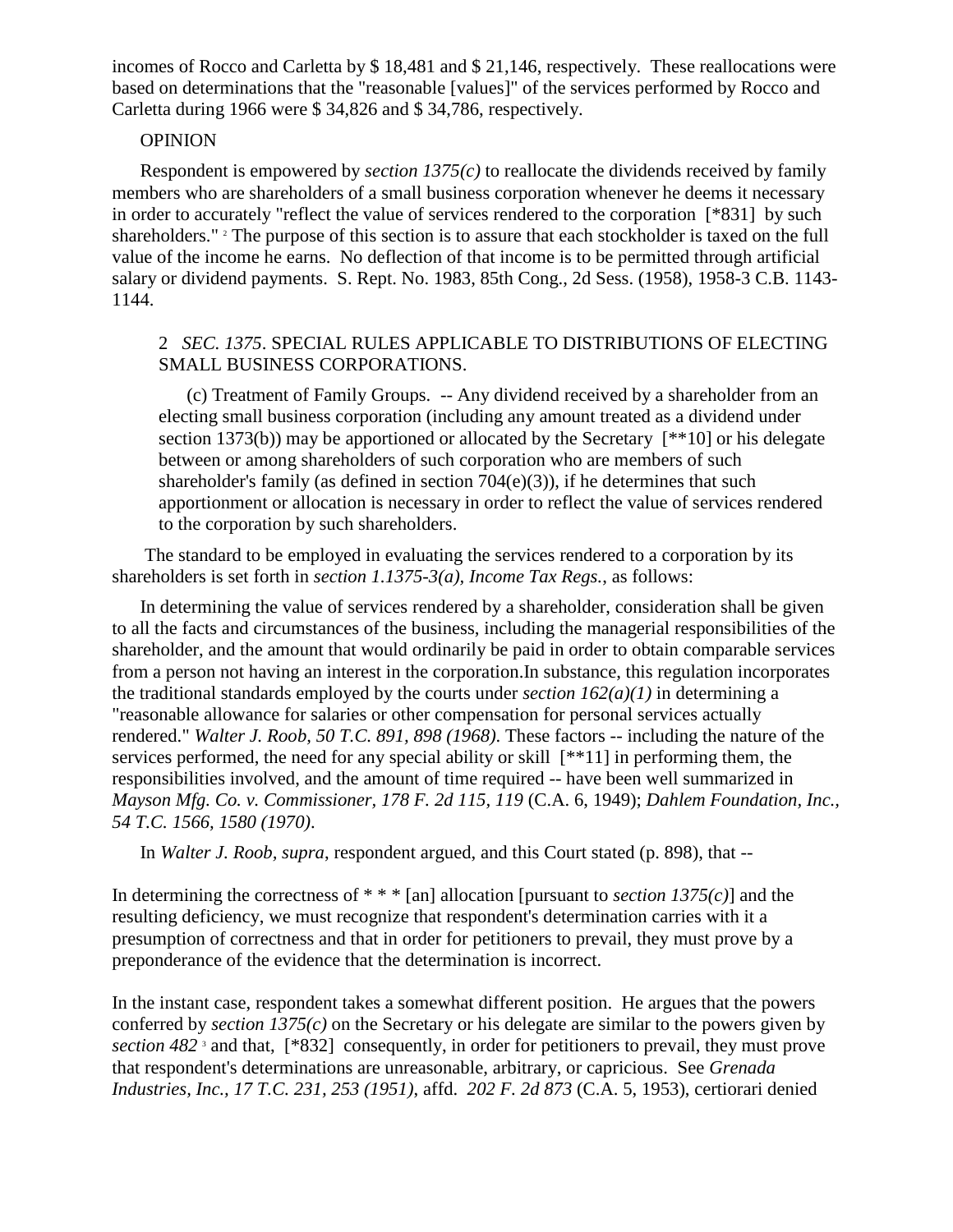*346 U.S. 819 (1953)*; *Asiatic Petroleum Co*. ( *Delaware) Ltd., 31 B.T.A. 1152, 1154 (1935)*, [\*\*12] affd. *79 F. 2d 234* (C.A. 2, 1935), certiorari denied *296 U.S. 645 (1935)*, for a discussion of the rule under *section 482* and its predecessors.

### 3 *SEC. 482*. ALLOCATION OF INCOME AND DEDUCTIONS AMONG TAXPAYERS.

In any case of two or more organizations, trades, or businesses (whether or not incorporated, whether or not organized in the United States, and whether or not affiliated) owned or controlled directly or indirectly by the same interests, the Secretary or his delegate may distribute, apportion, or allocate gross income, deductions, credits, or allowances between or among such organizations, trades, or businesses, if he determines that such distribution, apportionment, or allocation is necessary in order to prevent evasion of taxes or clearly to reflect the income of any of such organizations, trades, or businesses.

In view of the facts in this case, we need not decide which standard of proof is prescribed by *section 1375(c)*. Under neither the preponderance-of-the-evidence rule nor the arbitrary-andcapricious criterion can respondent's determinations be allowed to stand. The undisputed testimony is that Rocco and Carletta, aged 64 and 63, respectively, in 1966, spent an average of [\*\*13] only 2 days per week, 5 hours per day, in the offices of the management corporations. Approximately one-half of their time in those offices was devoted to the work of the management corporations, and the other one-half was devoted to the handling of their individually owned properties. Their work for the management corporations was largely ministerial in character. It consisted of checking for needed repairs, reviewing bids for major repair work, purchasing required supplies and equipment, reviewing financial reports, verifying bills, and signing checks. In addition, they had responsibility for directing the work of the project supervisors, the project superintendents, the maintenance helpers, and the office help. While they made the basic policy decisions for the management corporations, the ownership of the buildings remained in the apartment house corporations, and the truly significant policy responsibilities attributable to ownership rested with the officers and directors of those corporations.

For their services to the management corporations during 1966, Rocco was paid \$ 14,950, and Carletta was paid \$ 11,960. They testified that they thought they could have hired, for [\*\*14] an annual salary of \$ 4,000 to \$ 6,000, a competent individual not having an interest in the corporations to replace either of them. Their accountant, who had observed the operations of the corporations, agreed with this opinion. Indeed, both Rocco and Carletta were able to take extended vacations in Florida in 1966. During the 2 1/2 months Carletta was away, his daughter, who had previously worked in the office, took over his duties and made all management decisions without consulting him. For the entire year, her salary amounted to only \$ 1,950. No other replacement was hired for either Carletta or Rocco while they were on vacation.

To support his reallocations, respondent presented no testimony to demonstrate that the salaries paid Rocco and Carletta were inordinately low or to show the reasonableness of the \$ 34,826 and \$ 34,786 [\*833] which he determined to be the values of their respective services. He points out that such amounts approximate the total amounts annually received by Rocco and Carletta from Reliable. This observation, however, unaccountably ignores that only \$ 12,000 per annum of the amounts paid to each of them by Reliable represented compensation for their services; [\*\*15] the remainder constituted dividends. While the total amounts received by Rocco and Carletta from Reliable during 1963 through 1965 exceeded the amounts which they received